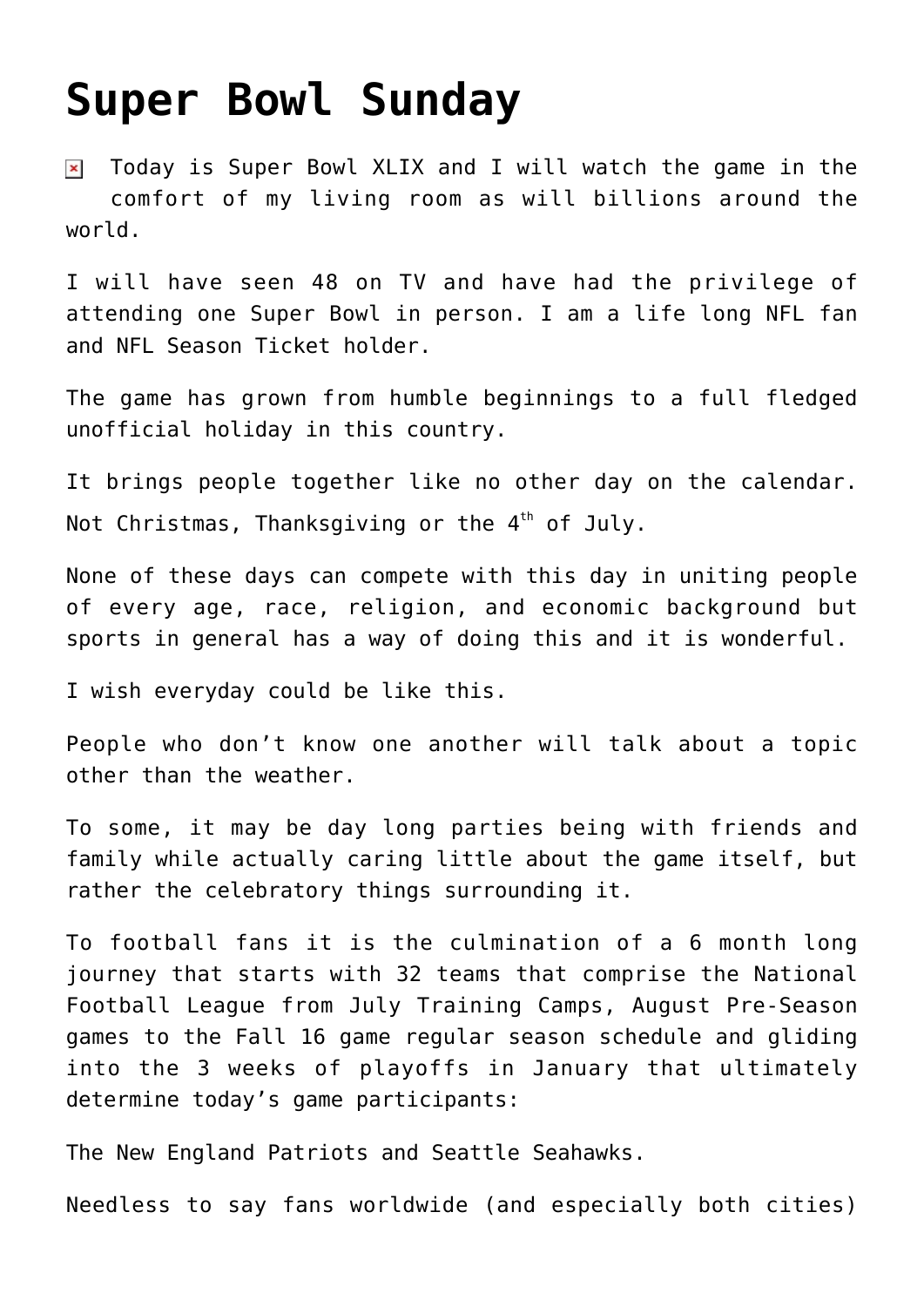are ravenous in anticipation of the kickoff in just over 4 hours.

As popular as the game has gotten for fans, advertisers, the media and players themselves it didn't start with the very first Super Bowl in 1967 between Vince Lombardi's Green Bay Packers from the NFL and Hank Stram's Kansas City Chiefs representing the AFL.

It began 9 years before in the 1958 NFL Championship game between the Baltimore Colts and New York Giants played at Yankee Stadium on December 28<sup>th</sup>.

The Greatest Game Ever Played (as it is affectionately known as) brought football and the NFL into our living rooms on a nationwide scale unseen before. More than 40 + million viewers watched the Giants and Colts battle to a 17-17 tie at the end of regulation.

The result is what makes the game so exciting to this day.

The game would mark the very first NFL playoff game ever to go to Sudden Death Overtime.

NBC could not have imagined a more dramatic stage to have broadcast from.

Johnny Unitas and the Colts would go on to win the game 23-17 on a one yard run by Alan Ameche in overtime but more importantly the NFL would gain a tremendous surgence in popularity to become the most popular sport in America.

With new found television popularity, eight men in 1959 spurned at various times previously by the NFL to own existing or begin new franchises changed the game as we know it today by deciding to challenge the NFL by forming their own league, the American Football League consisting of the New York Titans (now Jets), Buffalo Bills, Boston (now New England) Patriots, Houston Oilers, Dallas Texans (now Kansas City Chiefs),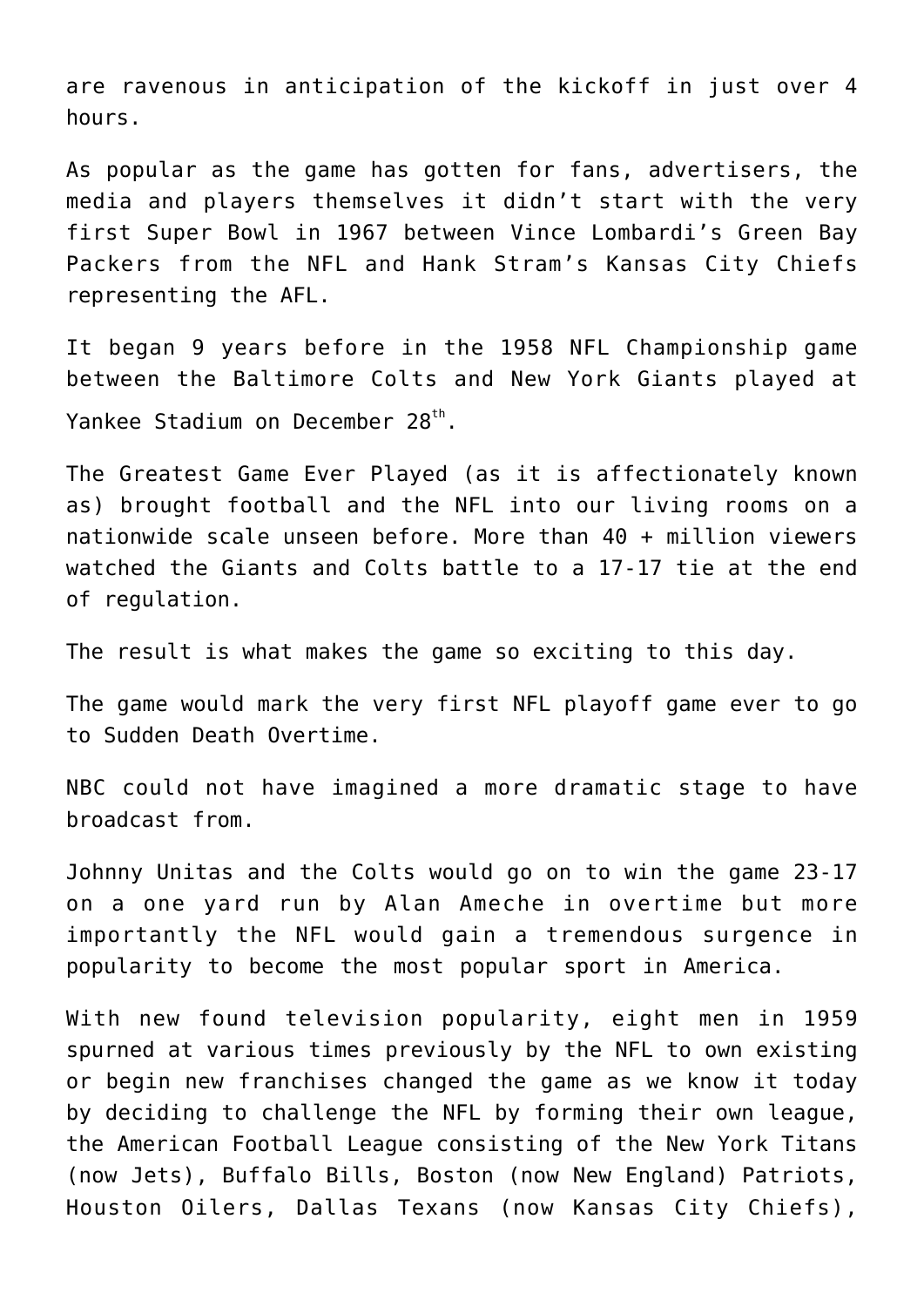Oakland Raiders, Los Angeles (now San Diego) Chargers and Denver Broncos.

With newly found TV broadcast funding from (ironically) NBC, the AFL was able to draft and sign equal talent out of college as its counterpart and set the stage for a tumultuous period from 1960 to 1966 that saw a bitter competition between the two leagues.

Finally, then NFL Commissioner Pete Roselle and AFL Commissioner Joe Foss would spearhead a merger agreement between the two leagues thus giving birth to the NFL as we largely know it today. Foss would resign shortly before the merger was announced in 1966 but the ground work had been laid to take effect in 1970.

The first AFL-NFL World Championship Game (now referred to as Super Bowl I) was played on January 15, 1967 in Los Angeles with the NFL Champion Packers decisively defeating the AFL Chiefs 35-10. It remains ironically the only Super Bowl not to sell out and also the only one to have been televised simultaneously on two different networks (NBC and CBS) both unthinkable today. The simplistic half time show consisted of marching bands from the University of Arizona and Grambling State University along with trumpeter Al Hirt.

The second AFL-NFL World Championship Game (now referred to as Super Bowl II) was played on January 14, 1968 in Miami, FL with the again NFL Champion Packers similarly defeating the then AFL Champion Raiders by a score of 33-14.

These 2 wins by Vince Lombardi and his Packers were viewed by many fans as showing the NFL's talent superiority over the perceived inferiority of the AFL, but that would soon change.

What December 28, 1958 did for the NFL by bringing into our homes and on our televisions: January 12, 1969 would change the game forever in a way we not only viewed it but brought it into our conscience and fiber.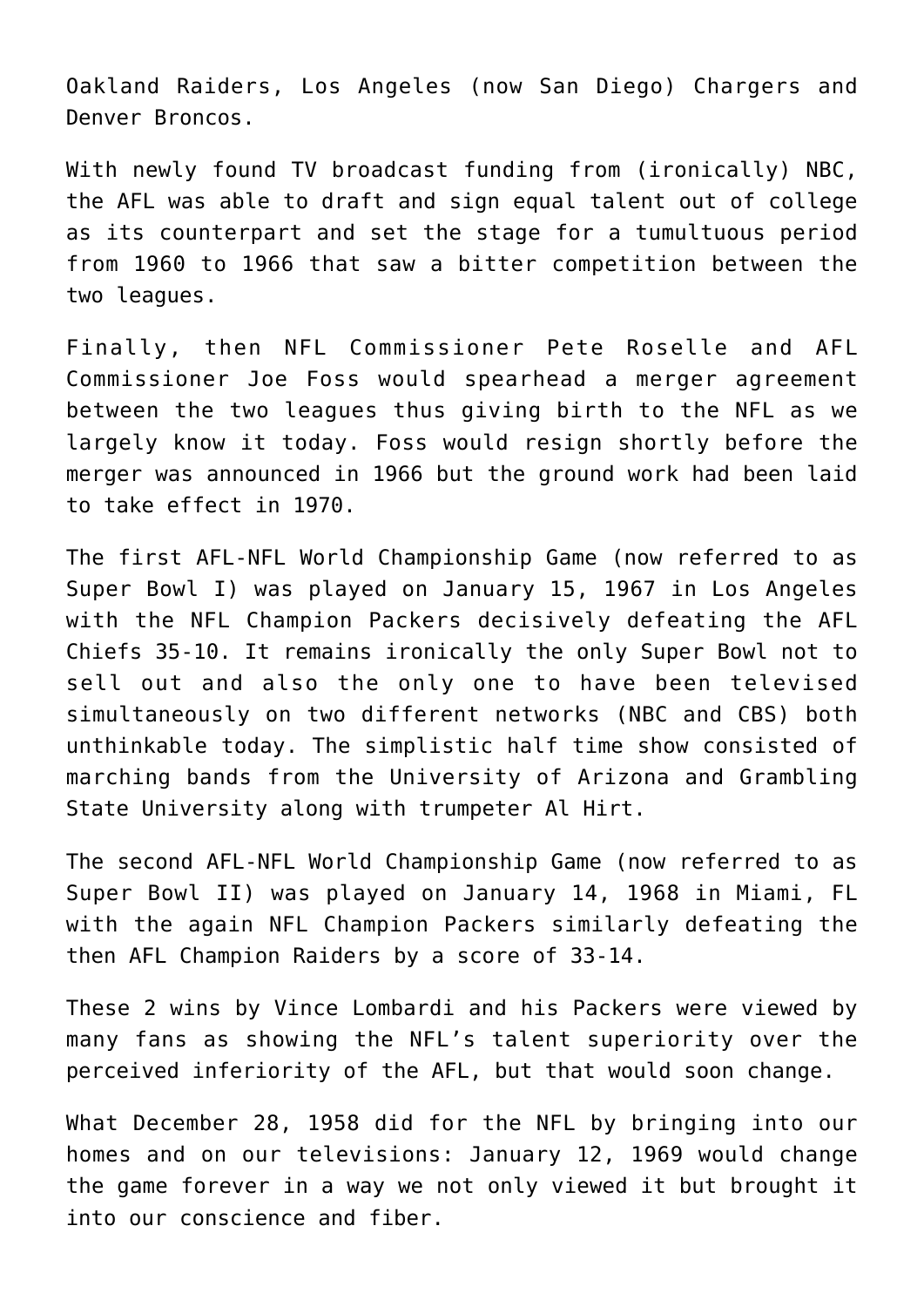Super Bowl III featured the NFL Champion Baltimore Colts against the Joe Namath led AFL Champion New York Jets. As all fans know, the Colts were tremendous favorites to win the game but the Jets persevered and with a 16-7 victory in the twilight of Miami's Orange Bowl Stadium instantly changed the game of pro football and more importantly the public's perception of it. The AFL finally was able to establish parity on the field with the NFL.

The AFL Champion Kansas City Chiefs would go on to defeat the NFL Champion Minnesota Vikings 23-7 in Super Bowl IV at New Orleans on January 11, 1970. Not only did it mark the AFL's second consecutive victory over the NFL, it would be the last game played between the two leagues as rivals. The pending merger would take effect in the fall of 1970 bringing the NFL into a single league.

As we have grown as a country over the last 49 years so has television, and as television has grown, so has the demand for entertainment.

That's what the Super Bowl has grown into: Entertainment

With outlandish commercials that advertisers will pay millions to air: to half time shows that rival a movie production, the league has cornered the market for a one day extravaganza!!

Of the 4 major sports in North America, The NBA, NHL and MLB all have a best of seven game series to crown their respective champions while the NFL settles its championship in a one game, winner take all finale. There in lies the excitement.

Heck, you can have a few bad games in a best of seven series and come back to win four but the Super Bowl is unique in that here is no room for mistakes or a bad game.

So today as we watch Super Bowl XLIX and later see the winners hoist the Vince Lombardi Trophy, it brings a smile to my face as I recount seeing it in person at Super Bowl XLI in Miami